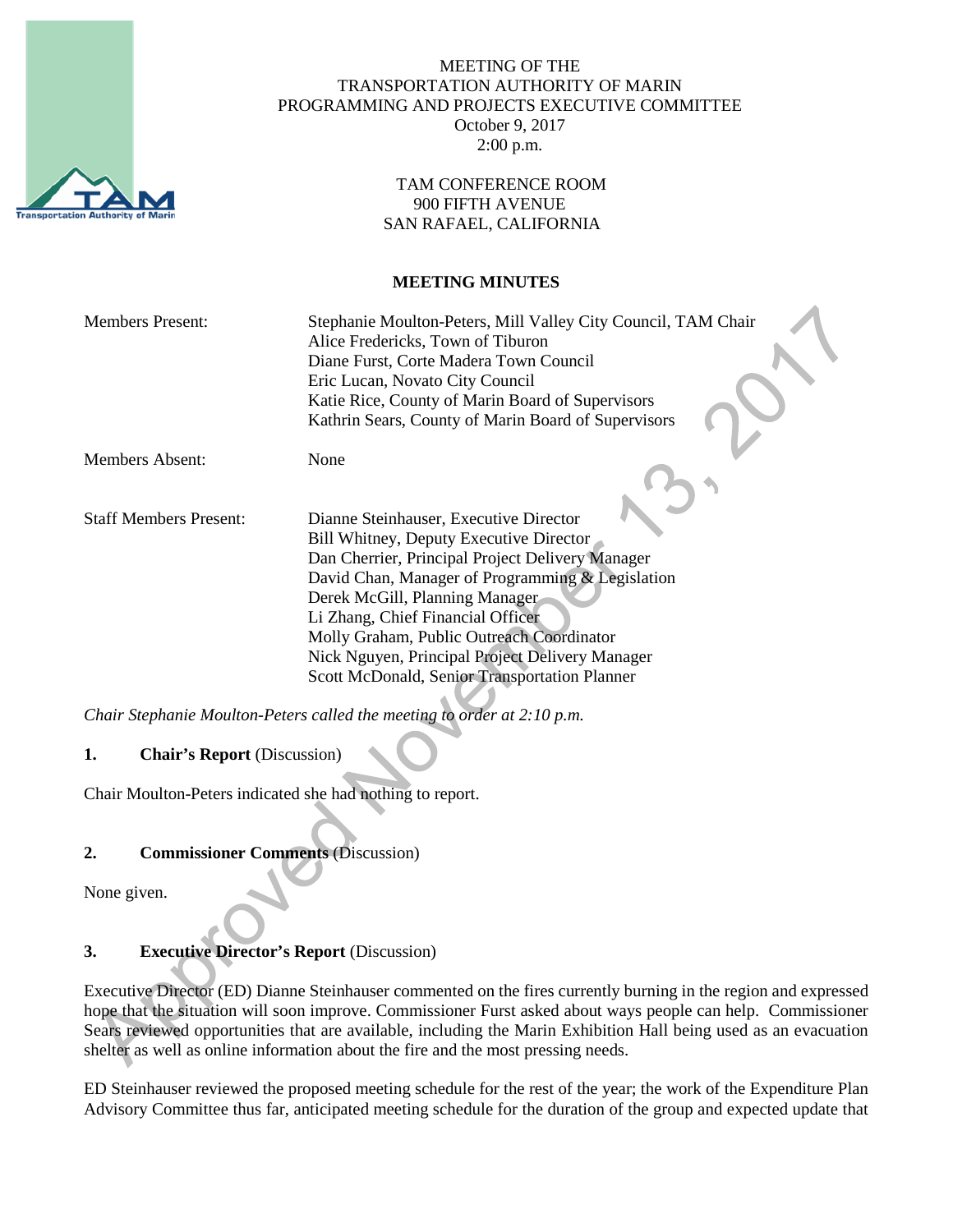TAM P&P Executive Committee Meeting **Page 2 of 5** and 2 of 5 October 9, 2017

will be provided to the Board in December shortly after the group's development of Draft Expenditure Plans is complete; a presentation she made at the Marin Conservation League Transportation Committee meeting, an invitation to present to the MCL Climate Action Group , and an upcoming North-South Greenway Gap Closure project meeting (for which she encouraged commissioners from Corte Madera and Larkspur to attend) to discuss the bike projects in the Greenbrae area.

ED Steinhauser also noted that on the dais were copies of a letter she and MTC representative Damon Connolly wrote regarding a complaint to MTC (Metropolitan Transportation Commission) about placing housing production conditions on eligibility to receive STIP (State Transportation Investment Program) funds, issues involved, and actions that could result related to the overall purpose and process. She concluded with a discussion of MTC policy changes upcoming regarding the MTC share of State Transit Assistance funding, noting she has been working with Nancy Whelan from Marin Transit to determine how to proceed.

## **4. Open Time for Public Expression**

Cindy Winter commented on potential problems with driverless cars, especially the eventual loss of "hands-on" which no longer requires the driver's hands on the wheel, the risk of driver fatigue, the increasing size of cars, the invisibility of some modes of traffic in the car's sensors, and potential roadway conflicts that could result from interactions with normal vehicles. She expressed confidence that the failings will eventually be fixed, but she acknowledged the need to be sure they are corrected before the use of self-driving cars becomes more widespread. She reviewed necessary steps that she thought would be most important.

# **5. Approval of Minutes from June 12, 2017** (Action)

Commissioner Furst moved to approve the minutes of June 12, 2017. Commissioner Lucan seconded the motion, which was unanimously approved.

#### **6. Programming of 2017 TFCA and TDA Article 3 Funds** (Action)

ED Steinhauser indicated that Dave Chan, Manager of Programming and Legislation, and Scott McDonald, Senior Transportation Planner, would be presenting the staff report that asked the Committee to recommend to the full Board to Approve project priorities as shown in the staff report for the 2017 Multi-Fund Call for Projects, programming TFCA and TDA Article 3 funds. The Executive Director provided some background information on the TFCA (Transportation Funds for Clean Air) and TDA (Transportation Development Act) Article 3 funds.

Mr. McDonald began the report, discussing the yearly allocation of funds, purpose of the funds, the process, types of projects that are eligible, the "Call for Projects" issued by TAM, number of applications received and from whom, a brief summary of the types of projects and amounts requested for each, review by TAM's Bicycle Pedestrian Advisory Committee, and the staff recommendation for funding. ED Steinhauser further discussed design and construction costs for San Rafael's Multi-Use Pathway project, as well as other potential fund sources. Mr. McDonald confirmed that the TAM Board had previously committed some of the funds in its OBAG2 program actions in mid-2016, so the total funds available were about \$350,000.

Commissioner Furst asked for further clarification on the timing of the Multi-Use Path from Second Street to Andersen Avenue project, and Mr. McDonald explained that SMART wants to coordinate work on the MUP with the work that will occur to extend SMART to Larkspur. ED Steinhauser acknowledged there are challenges with

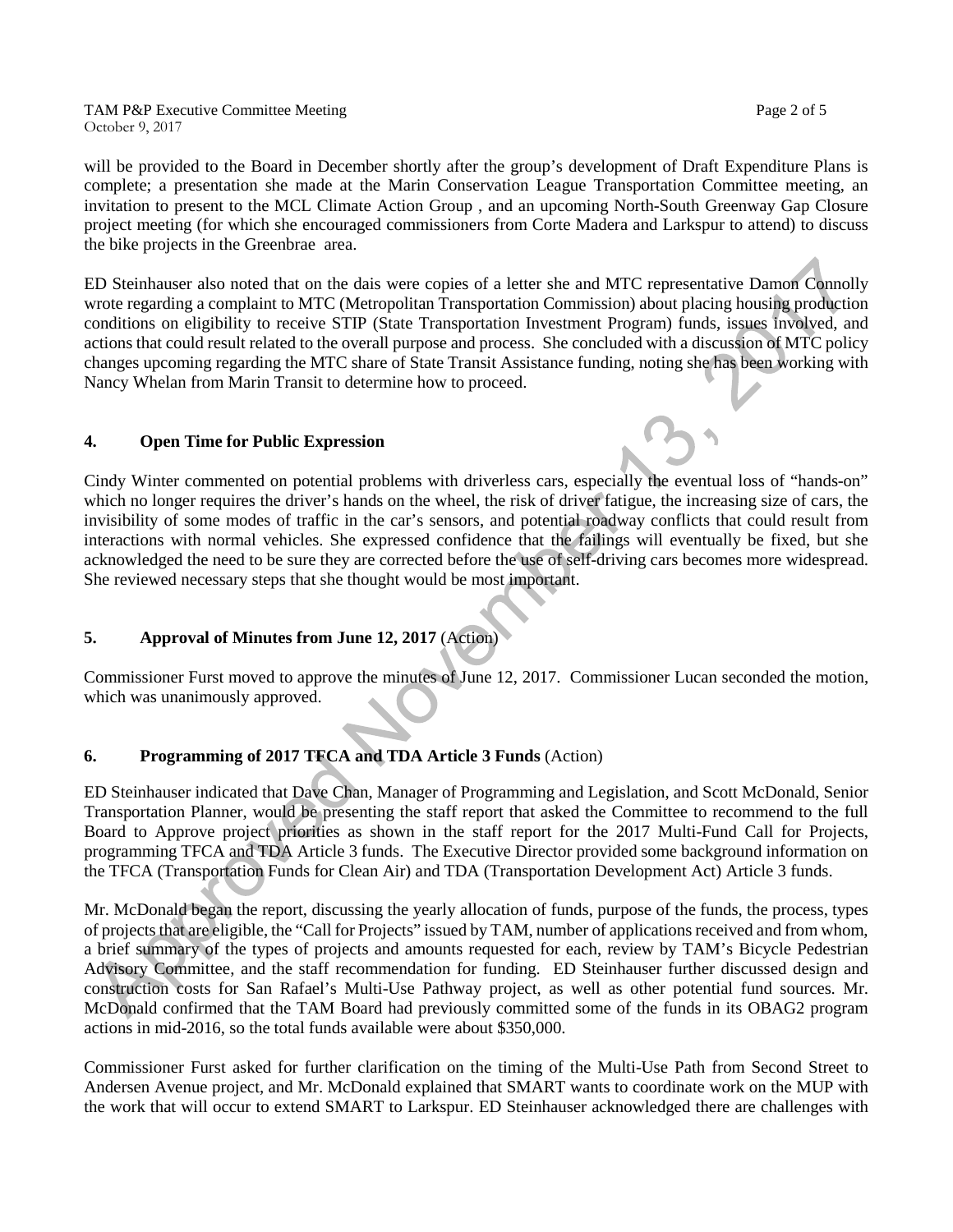the timing, although SMART's General Manager Farhad Mansourian had said it might be possible to use SMART's contractor in order to realize some savings on the project. Ultimately, she indicated it would probably take a group effort for the funding to work, and even then, it will not occur, most likely, until late spring or summer 2018.

Chair Moulton-Peters commented on the benefit that Mill Valley will realize from the completion of the project, as well as similar small projects in other jurisdictions with similar projects. She expressed her support for the staff recommendation.

Chair Moulton-Peters opened public comment on the item.

Cindy Winter expressed agreement with the Chair regarding the benefit from completing several small projects and combining funding to maximum advantage.

Seeing no further speakers, Chair Moulton-Peters closed public comment on the item.

Commissioner Furst moved to approve the project priorities as shown in Attachment B for the 2017 Multi-Fund Call for Projects, programming TFCA and TDA Article 3 funds. Commissioner Lucan seconded the motion, and it was unanimously approved.

# **7. Budget Increase for the TAM Junction Program** (Action)

ED Steinhauser introduced the item that requested the Committee to recommend to the full TAM Board to Support construction cost increases for the Tam Junction Project associated primarily with unanticipated site conditions and to approve additional funding. She noted the staff report would be presented by Dan Cherrier, Principal Project Delivery Manager. She reviewed the background of the project, how the project had evolved, collaboration with Caltrans' sidewalk improvement project, construction delays, and anticipated cost increases.

Mr. Cherrier discussed the project boundaries, connection to the existing Class 2 bike lane on Almonte, rationale for the improvements, demographics, congestion in the area, physical constraints, funding, estimated completion date, and additional cost estimates.

Chair Moulton-Peters asked about funding from the Safe Pathways program, which ED Steinhauser confirmed would be, essentially, borrowed from future funding.

Commissioner Sears expressed appreciation for the presentation, especially for the demonstration of how well the Safe Pathway funding suits the project. She also noted that this project would be a good one to review and clarify the lessons learned from the process. She expressed support for the project overall.

Mr. Cherrier pointed out how the approval process is different for Caltrans' large projects from small ones in that coordination with Caltrans occurs at the project's end and including adjustments during construction. Commissioner Rice questioned whether the differences could be clarified for Caltrans to better understand the inefficiencies and improve the process for similar circumstances.

Commissioner Furst added that the issue of rainwater runoff should be analyzed further as well.

Chair Moulton-Peters opened public comment on the item.

Cindy Winter expressed appreciation for the clarity of the discussion.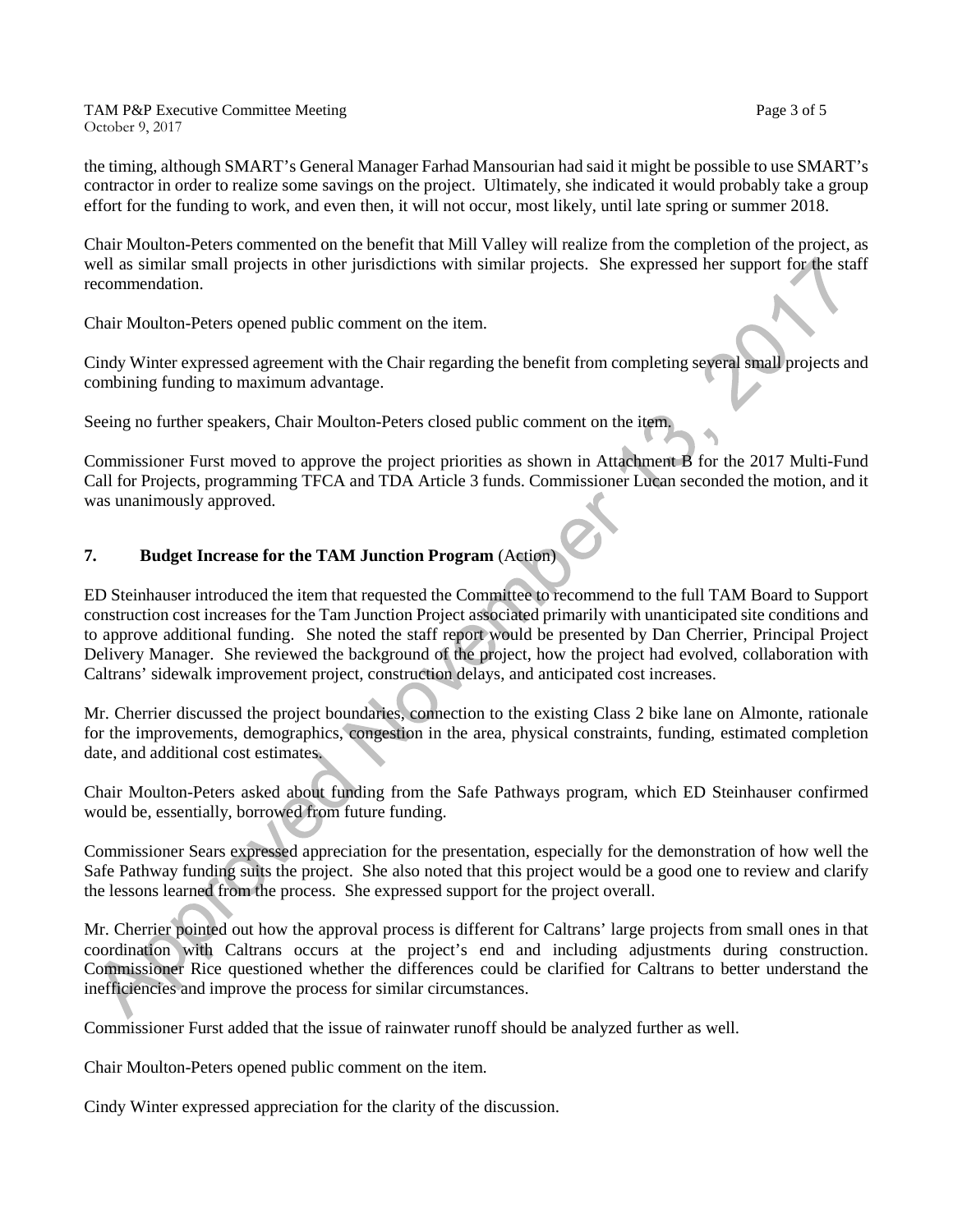Seeing no further speakers, Chair Moulton-Peters closed public comment on the item. She thanked Commissioner Sears for her efforts, as well as TAM staff.

Commissioner Sears moved to approve the staff recommendation, and Commissioner Furst seconded the motion. It was unanimously approved.

Staff briefly discussed next steps in the process.

*Commissioner Lucan left the meeting at 3:05 p.m.*

## **8. Travel Monitoring and Reporting Update and Consider Adoption of Draft 2016 Transportation Report** (Action)

ED Steinhauser introduced the item that asked the Committee to recommend to the full TAM Board to accept the Draft 2016 Transportation System Monitoring Report for Marin County, and to recommend acceptance by the Board. She reviewed TAM's reporting requirements as the congestion management agency (CMA) for Marin.

Planning Manager Derek McGill reviewed the report for the current period, comparing it to the previous one, peak periods, bike/ped facilities, weekend/weekday counts, level of service (LOS) for various locations, HOV lane information, and conclusions or corrections that can be made.

Commissioner Sears asked for clarification on the AM and PM peak hours, which Mr. McGill summarized as 7:00- 9:00 a.m. and 4:30-6:30 p.m. In response to other questions from the Committee, Mr. McGill commented on changes from the previous reporting period, average speeds, trends, areas of concern, cumulative effects, and highways versus surface streets.

ED Steinhauser acknowledged the frustration between reporting existing conditions as opposed to the corrections or improvements that need to be made. There was general discussion between staff and the Committee regarding the effect of lowering speed limits on different roadway types and potential erroneous conclusions, as well as the need to clarify the conclusions for public understanding. Specific roadways were discussed with regard to level of service improvements and declines over time. Staff also clarified how the data was collected and the age of the information. Mr. McGill indicated that not all of the 2016 data has been incorporated into the data, and he promised to let the Committee know when it has been done.

Mr. McGill reviewed the areas of greatest congestion, as well as more recent transit trends in the region. ED Steinhauser asked, and Mr. McGill confirmed that the lower ratings for alternative transit could be a result of ridership capacities being reached with no provision for increasing capacity. Commissioner Rice also commented on potential improvements from service changes implemented by Golden Gate Transit and Marin Transit.

Commissioner Furst asked if data was available relative to Uber and Lyft services affecting transit ridership similar to those experienced by Golden Gate and Marin Transit. Mr. McGill confirmed it was likely to be consistent across transit operators.

Mr. McGill concluded with a review of bicycle/pedestrian counts and conclusions noting that during peak hours bike counts were up 31 percent on the weekdays and 18 percent on weekends since 2007. Responding to a question from Commissioner Rice, Mr. McGill reported that the counts were done on Wednesday and Thursdays in October. Commissioner Rice noted she was surprised at the high volume of traffic, given the counts were done on a weekday.